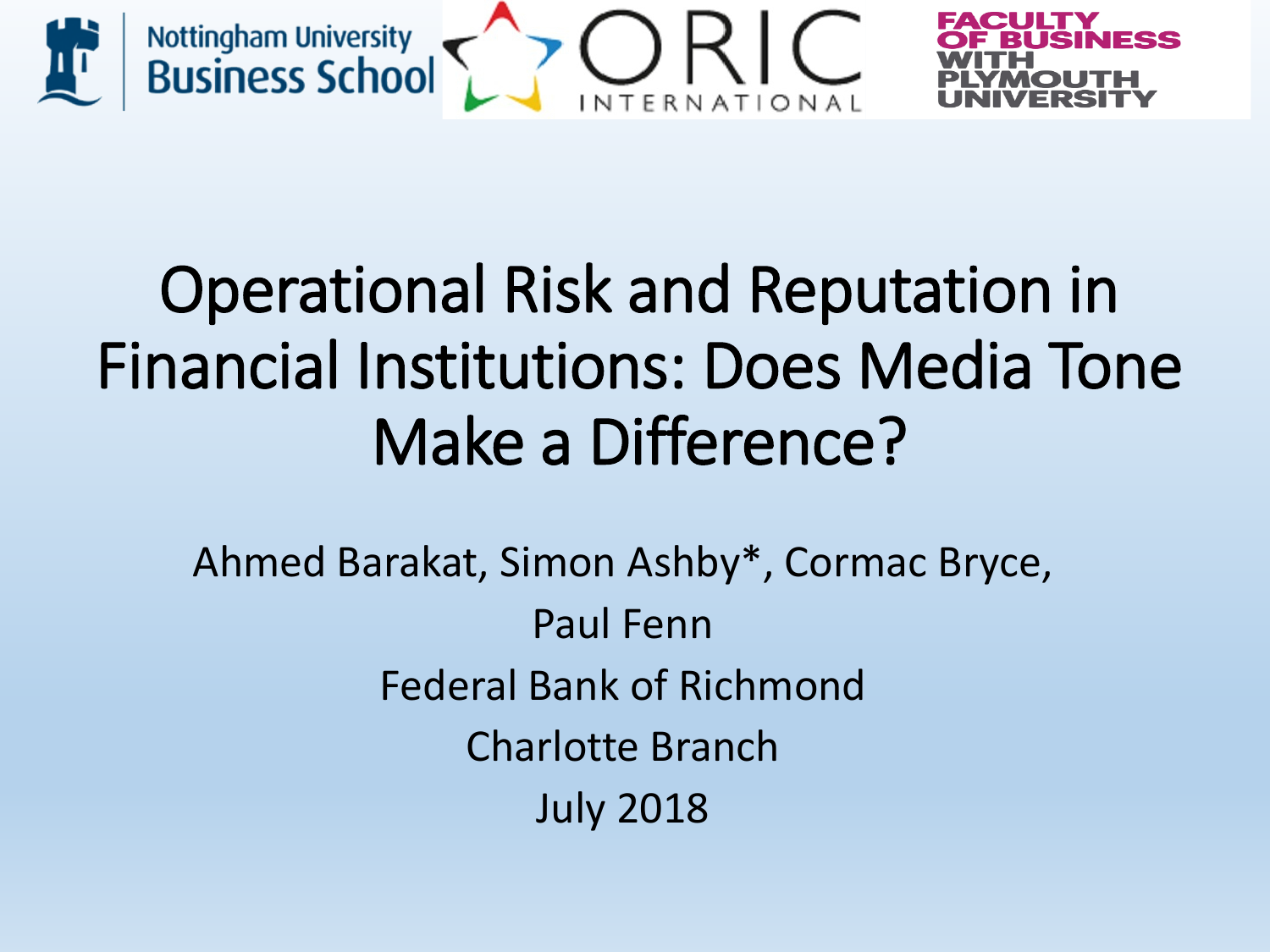

The chairman of TSB has reaffirmed his confidence in chief executive Paul Pester after a parliamentary committee called for him to be fired, even as he revealed the bank's recent IT problems had prompted more than 100,000 complaints.

The Treasury select committee earlier this month took the unprecedented step of declaring it had lost confidence in Mr Pester, who they accused of providing misleading figures and hindering its investigation into the outage that left hundreds of thousands of customers unable to access their bank accounts.

Last week, the select committee published a presentation produced by IBM days after it was brought in to help with the IT problems, which suggested TSB had not carried out enough tests and could have done more to reduce the risks of the data migration. Criticism of the bank has been compounded since the IT problems began by its perceived sluggishness in responding to customer complaints and compensation claims.

> Financial Times 28th June 2018 <https://on.ft.com/2Nm1Lp3>

Closer to home the recent Bank of America /Countrywide class action lawsuit: Financial Times 9th May 2018 <https://on.ft.com/2NqbHOC>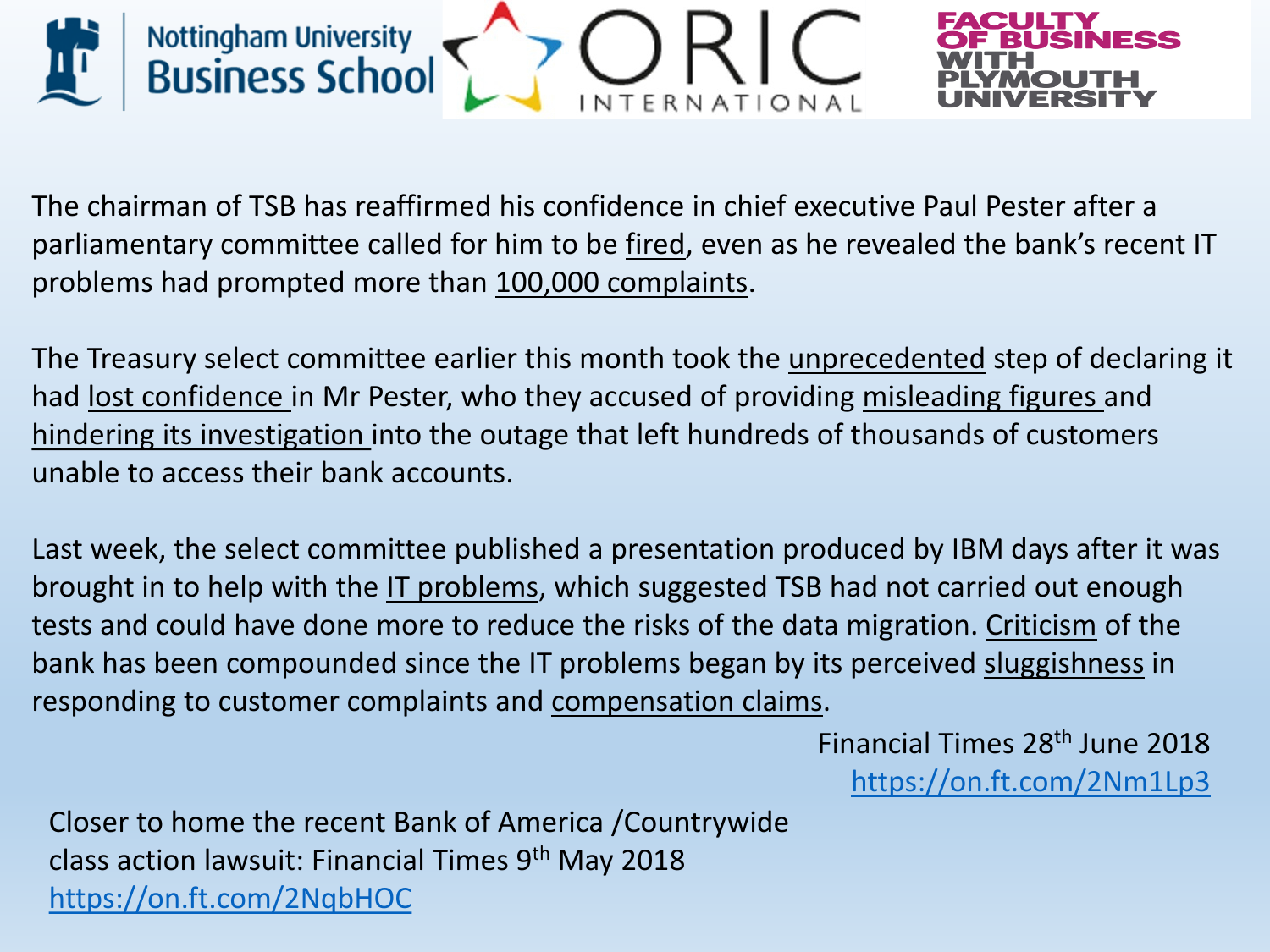

- Operational risk (OR) event announcements reveal potential weaknesses in the governance, risk and compliance frameworks (and cultures) of financial organizations. Weaknesses that can result in reputation damage.
- How the media reports announcements may affect the level of reputation damage. Prior (non OR) research on the effects of textual tone on investor's behaviour reveals mixed results:
	- Investors tend to ignore positive tone (cheap talk);
	- Investors tend to value negative tone.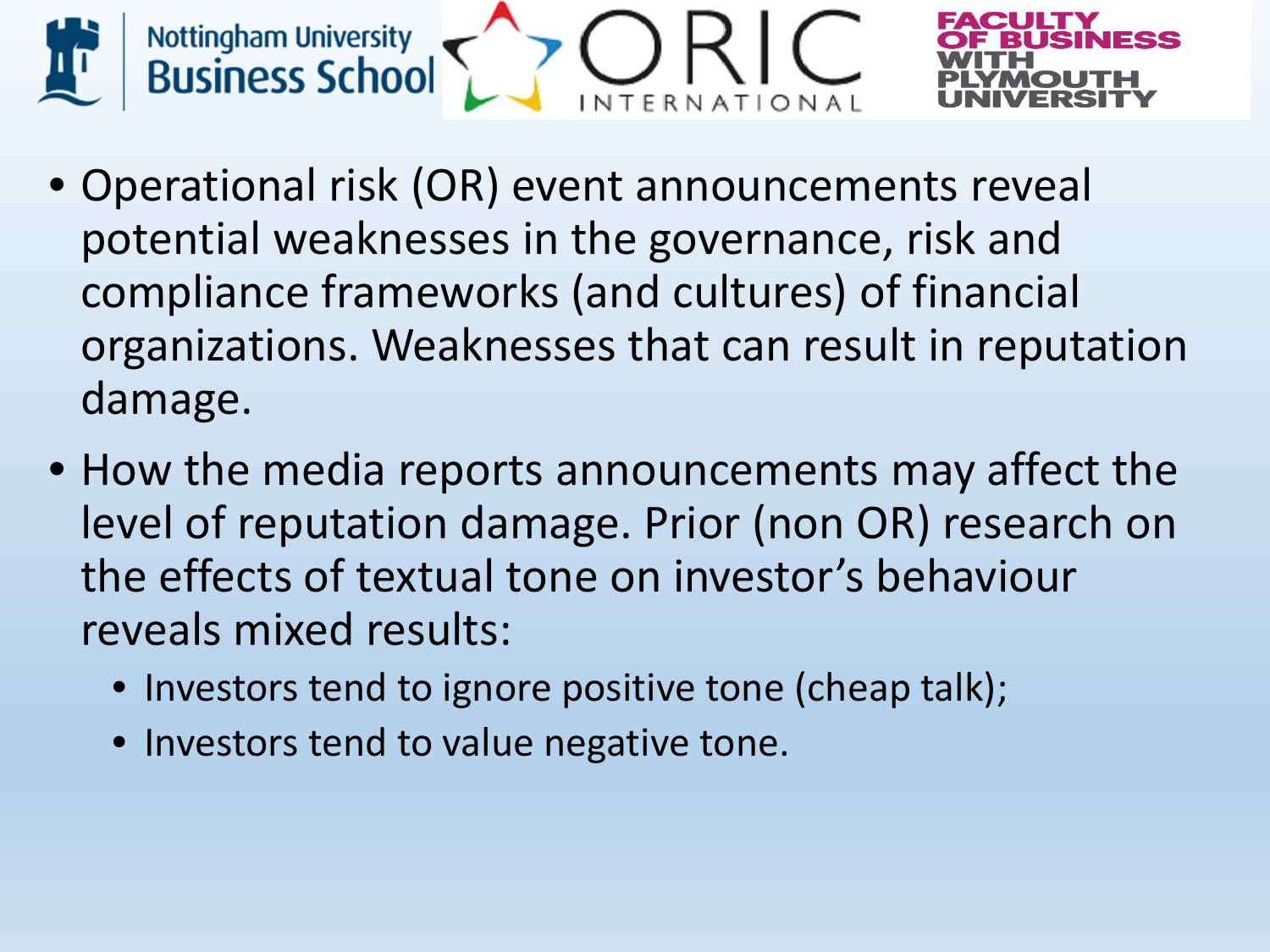

## Our Contribution

- A relatively large sample size for this type of event study (305 announcements from 90 firms in 18 countries, 113 are from the USA and 218 banks).
- Content analysis of the textual tone of OR event announcements thanks to our access to the first reported story on each event.
- Use on-line media to capture first announcement (can be faster than print).
- Study post financial crisis only (2010-2014).
- Use ORIC data [www.oricinternational.com/](http://www.oricinternational.com/) (public data set with over 16,000 risk events).
- Consider shareholders and creditors (CDS spread).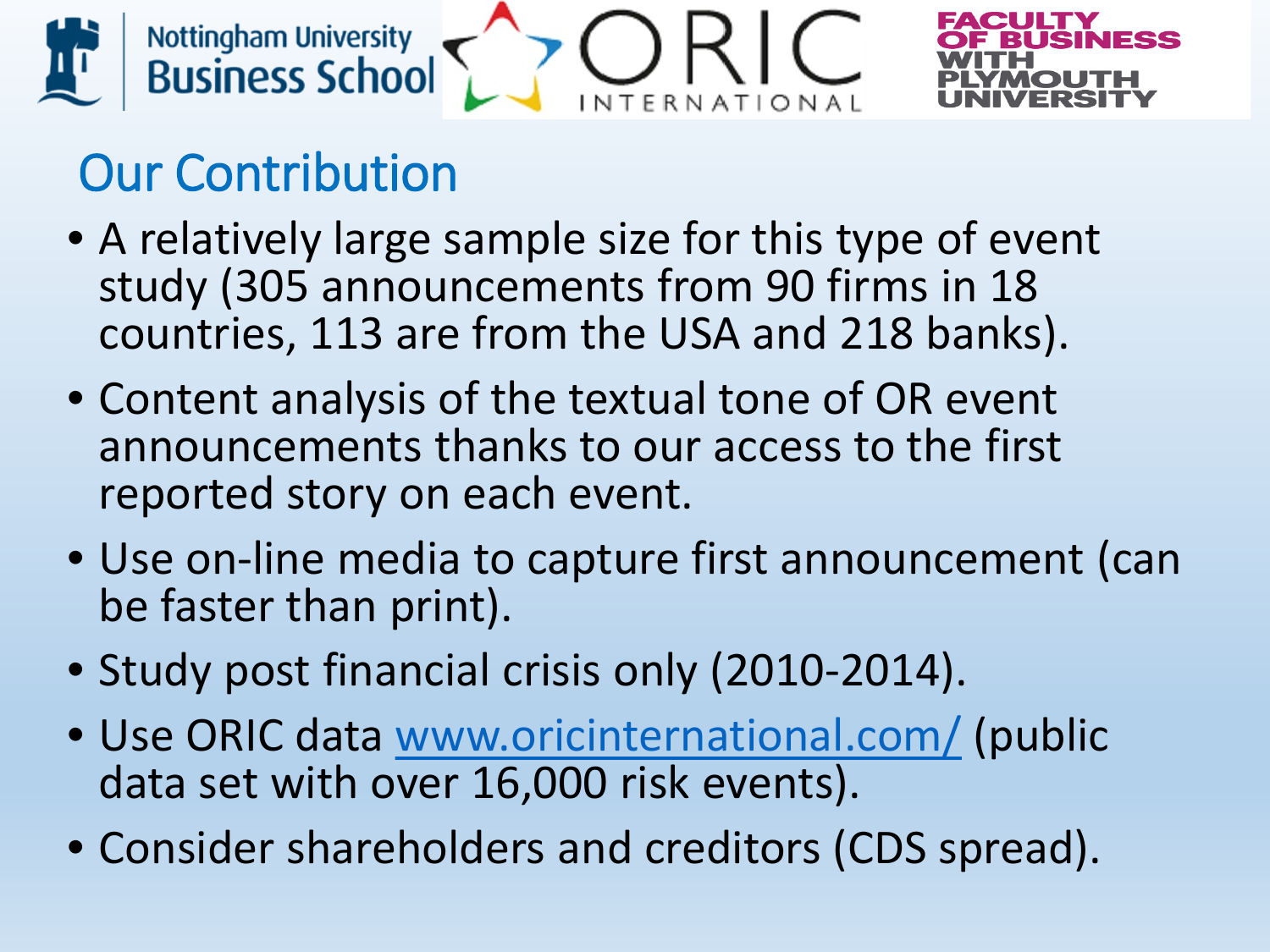

#### Financial Sentiment Tones

We use financial sentiment tones proposed by Loughran and McDonald (2011) from their comprehensive research into 10-K filings of U.S. firms.

Net Negative Tone = 
$$
\left(\frac{Negative\ Words - Positive\ Words}{Total\ Financial\ Sentiment\ Words}\right) * 100
$$
  
\nUncertainty Tone =  $\left(\frac{Uncertainty\ Words}{Total\ Financial\ Sentiment\ Words}\right) * 100$   
\nLitigous Tone =  $\left(\frac{Litigious\ Words}{Total\ Financial\ Sentiment\ Words}\right) * 100$ 

Where:

#### **Total Financial Sentiment Words**

 $=$  Negative Words + Positive Words + Uncertainty Words + Litigous Words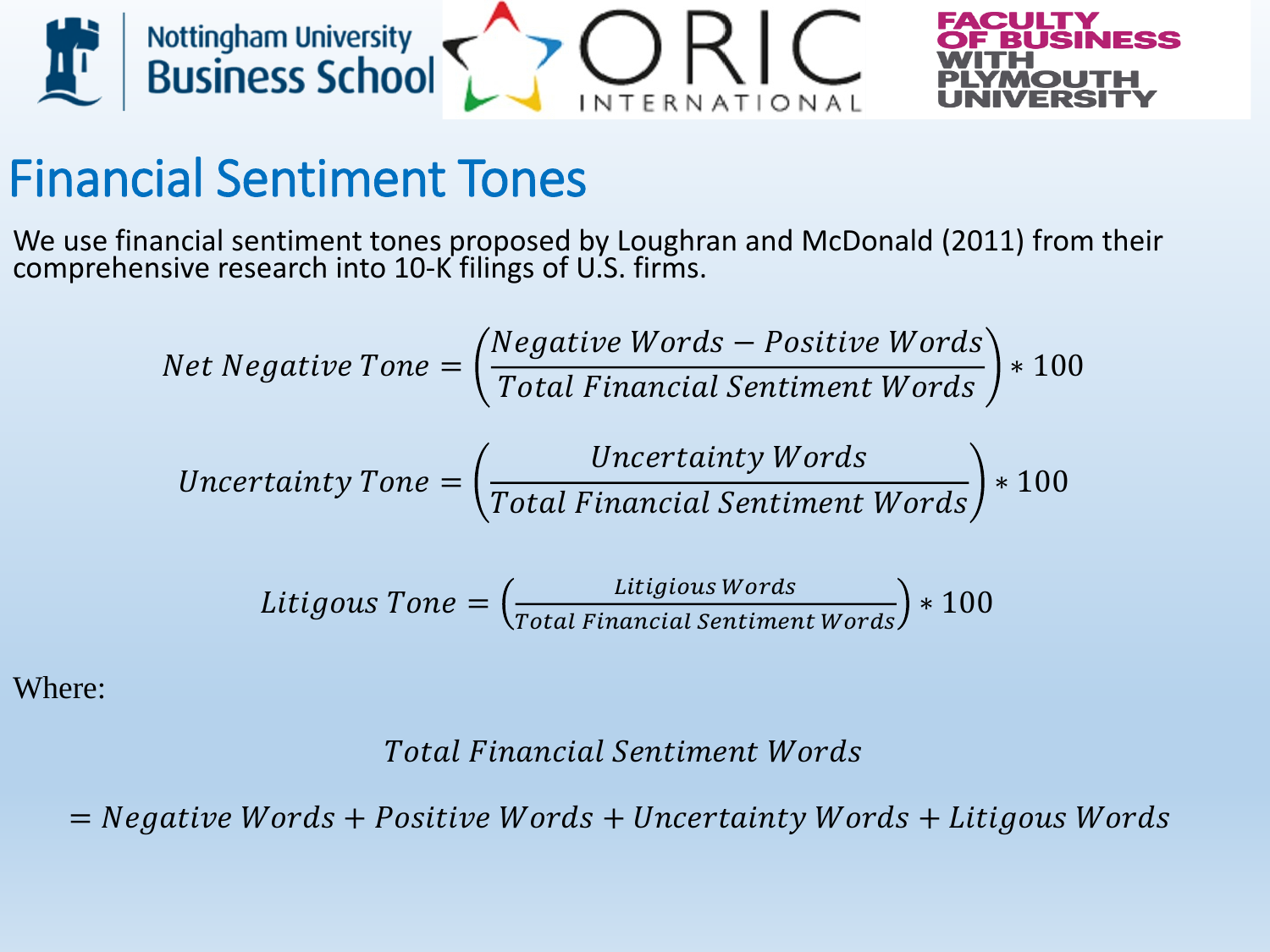



#### Research Hypotheses

| <b>Variable</b>                            | <b>Equity Return</b> | <b>CDS Spread</b> | <b>Explanation</b>                                    |
|--------------------------------------------|----------------------|-------------------|-------------------------------------------------------|
| <b>Negative Tone</b>                       |                      | $+$               | Negative tone is bad                                  |
| <b>Uncertainty Tone</b>                    |                      |                   | Investor optimism<br>dominates pessimism              |
| Litigious Tone                             |                      | $+$               | Risk of litigation is bad                             |
| <b>Loss Disclosed</b>                      | Weaker               | Weaker            | Objective information<br>mitigates tone               |
| <b>Firm Recognizes</b>                     | Weaker               | Weaker            | <b>Quick confession</b><br>mitigates tone             |
| Simultaneous<br>Regulatory<br>Announcement | Weaker               | Weaker            | A credible source of<br>information mitigates<br>tone |
| Event is Settled                           | Weaker               | Weaker            | <b>Fast settlement</b><br>mitigates tone              |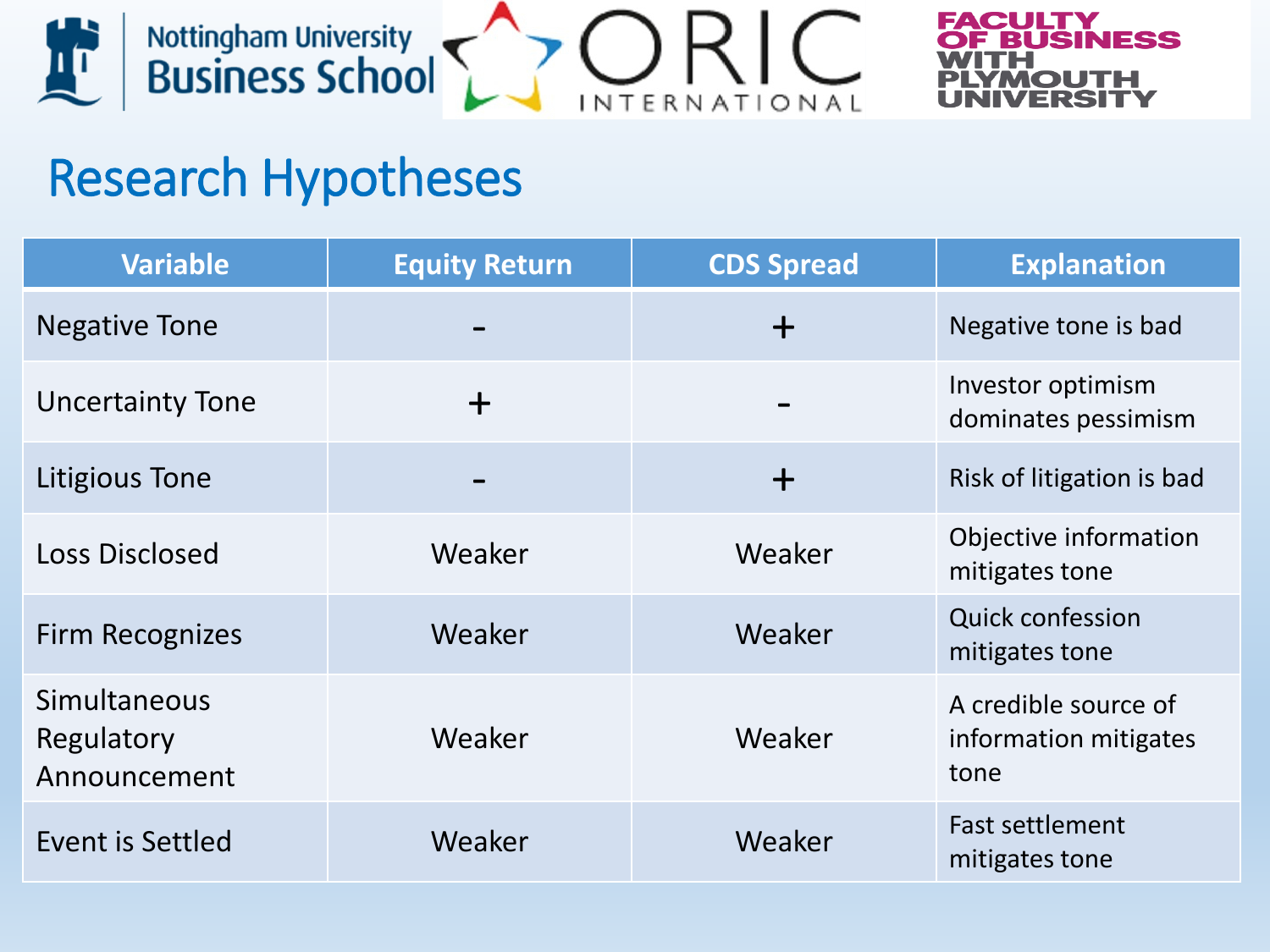

#### Findings: Equity Related Reputation Damage

- Univariate analysis supports hypotheses 1-3, especially in the event window  $(+1,+5)$  (Table 4 in the paper).
- Multivariate analysis (Table 6, Panel A):
	- No evidence of pre-announcement (-10,-1) leakage causing reputational damage, but leakage can increase the extent of coverage;
	- FT and WSJ attention causes less damage;
	- Again support for hypotheses 1-3, especially in the event window (+1,+5);
	- A 14% (12%) increase in negative (litigious) tone decreases RCAR by -0.54% (-0.51%);
	- A 7.5% increase in uncertainty tone increases RCAR by 0.47%.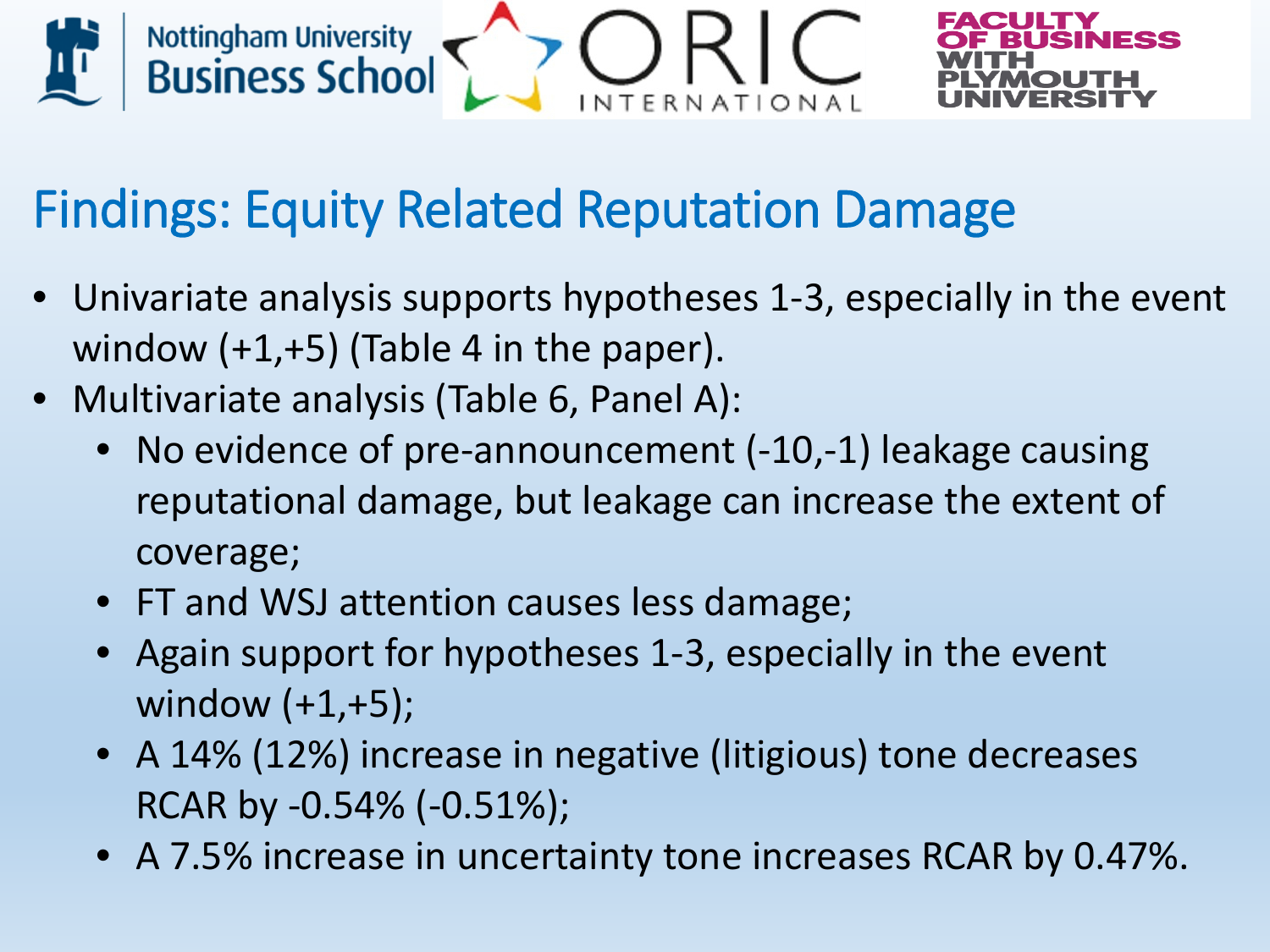

#### Findings: Debt Related Reputation Damage

- Univariate analysis supports hypotheses 1-3. In the event window (+1,+5) reputation effects are as high as 2.4bps (Table 5 in the paper).
- Multivariate analysis (Table 6, Panel B):
	- Again no evidence of pre-announcement (-10,-1) leakage;
	- FT and WSJ attention causes less damage, except on the day of the announcement (where the effect is around 1.1bps);
	- Again support for hypotheses 1-3, especially in the event window (+1,+5);
	- A one standard deviation increase in negative (litigious) tone increases the CDS spread by 0.69 (0.74);
	- An increase in uncertainty tone decreases spread by 0.69%.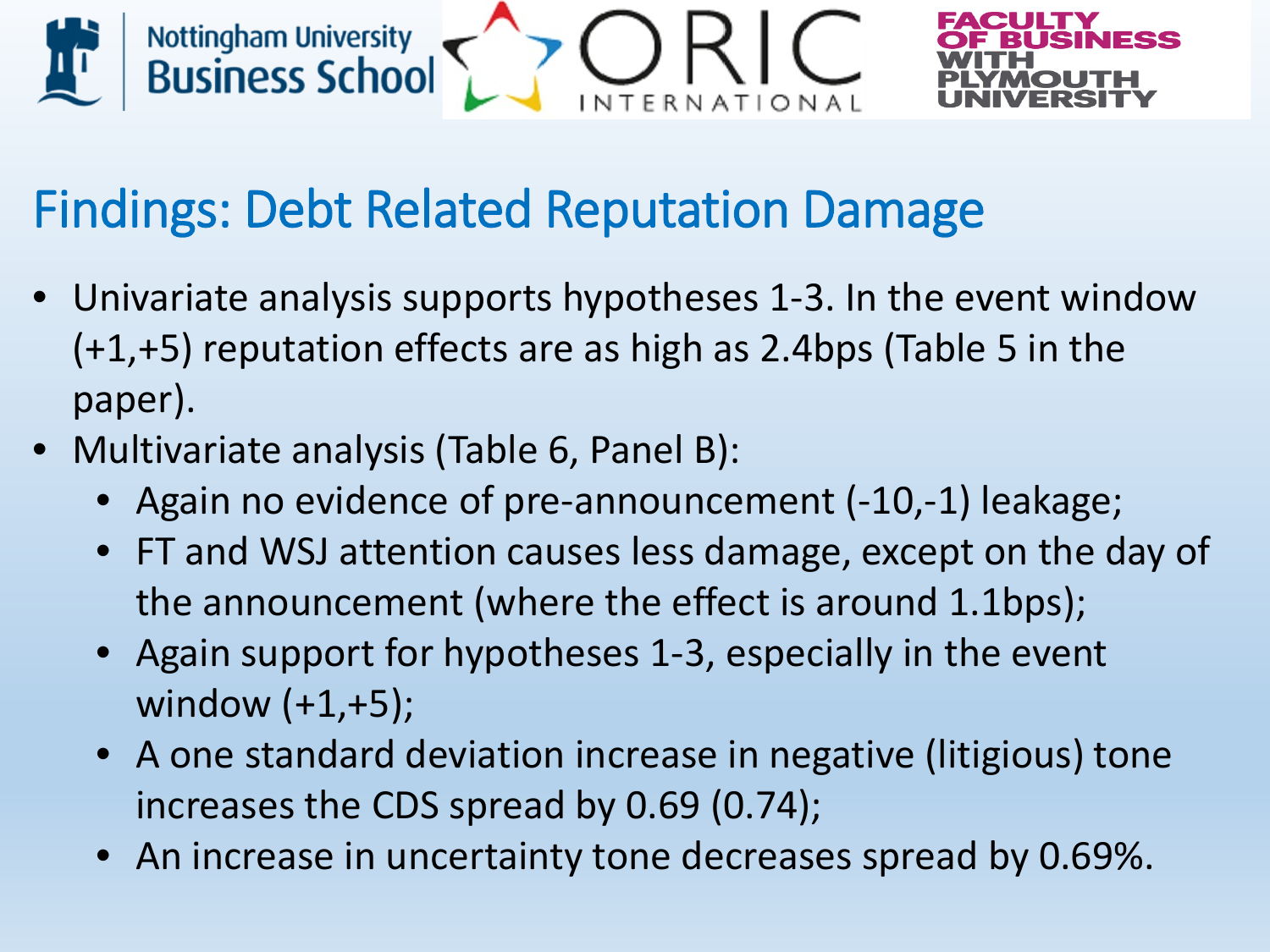

#### Interactions with Loss Disclosure and Recognition

- Loss disclosure mitigates the (positive) effects of uncertainty tone. In the (+1.+5) event window a one standard deviation increase in uncertainty tone is associated with a 0.59% less favourable impact on RCAR (Table 7).
- But there is no evidence of any mitigation on either negative tone or litigious tone. (relationships are as expected, but insignificant).
- Findings are replicated for the CDS spread analysis.
- Firm recognition of the loss event reveals very similar results (Table 8). Recognition reinforces the adverse financial sentiment of equity and debt investors who become more certain about the (adverse) significance of the OR event.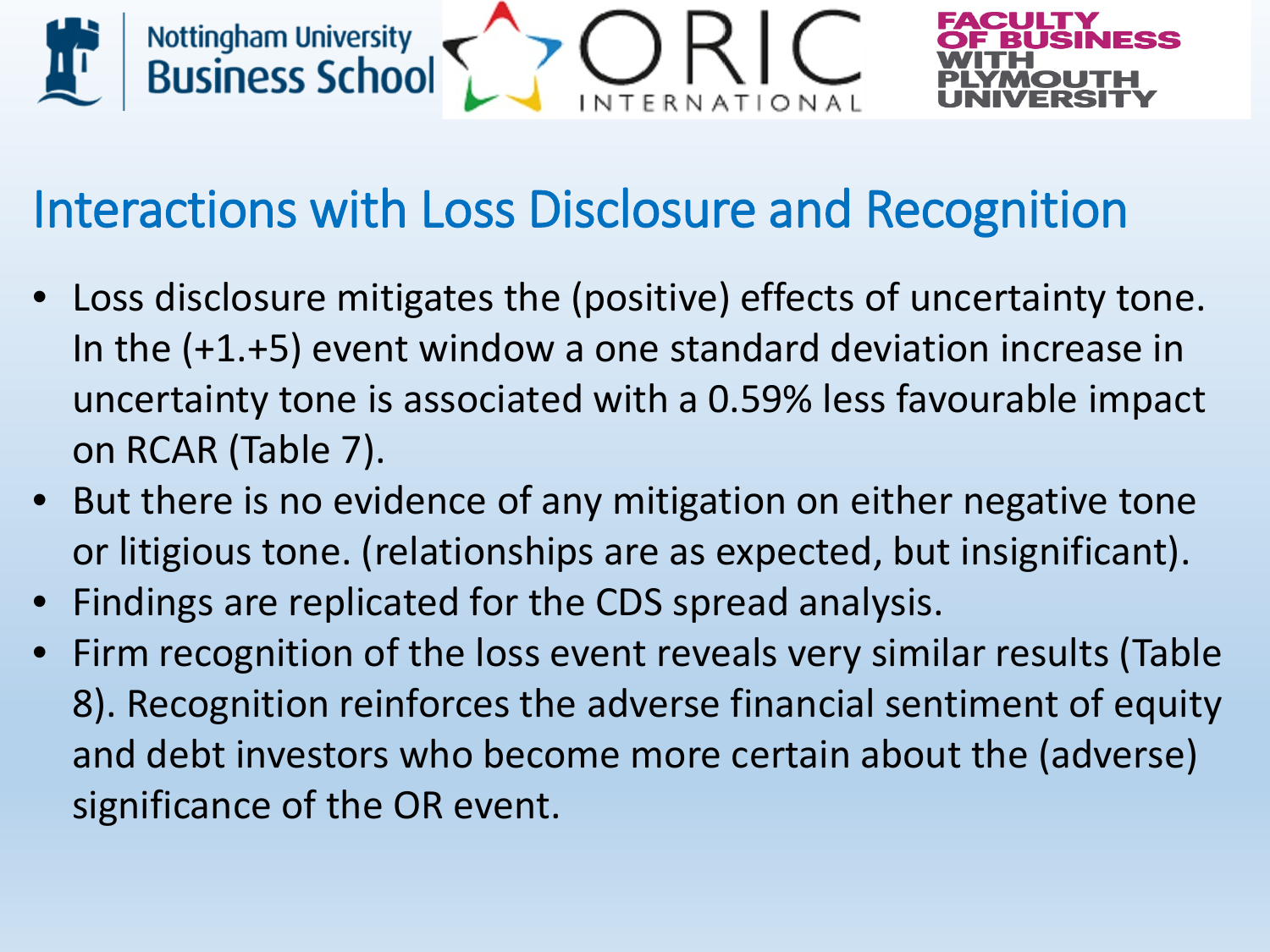

#### Interactions with Regulatory Announcement and Settlement

- Regulatory announcements mitigate the positive effects of uncertainty tone and negative effects of litigious tone for both equity returns and CDS spreads (Table 9).
- The regulatory effect on uncertainty is strong (e.g. 0.94% less RCAR in the +1,+5 window compared to 0.59% for firm recognition).
- For litigious tone regulatory announcements can increase RCAR by 1.16% (one standard deviation increase in the +1,+5 event window) and CASC by 1.78bps.
- Similar, though stronger, results for final settlements (Table 10). For litigious tone: RCAR is 2.84% more favourable and CASC 1.98bps (+1,+5) event window.
- Relationships as expected for uncertainty tone, but not significant.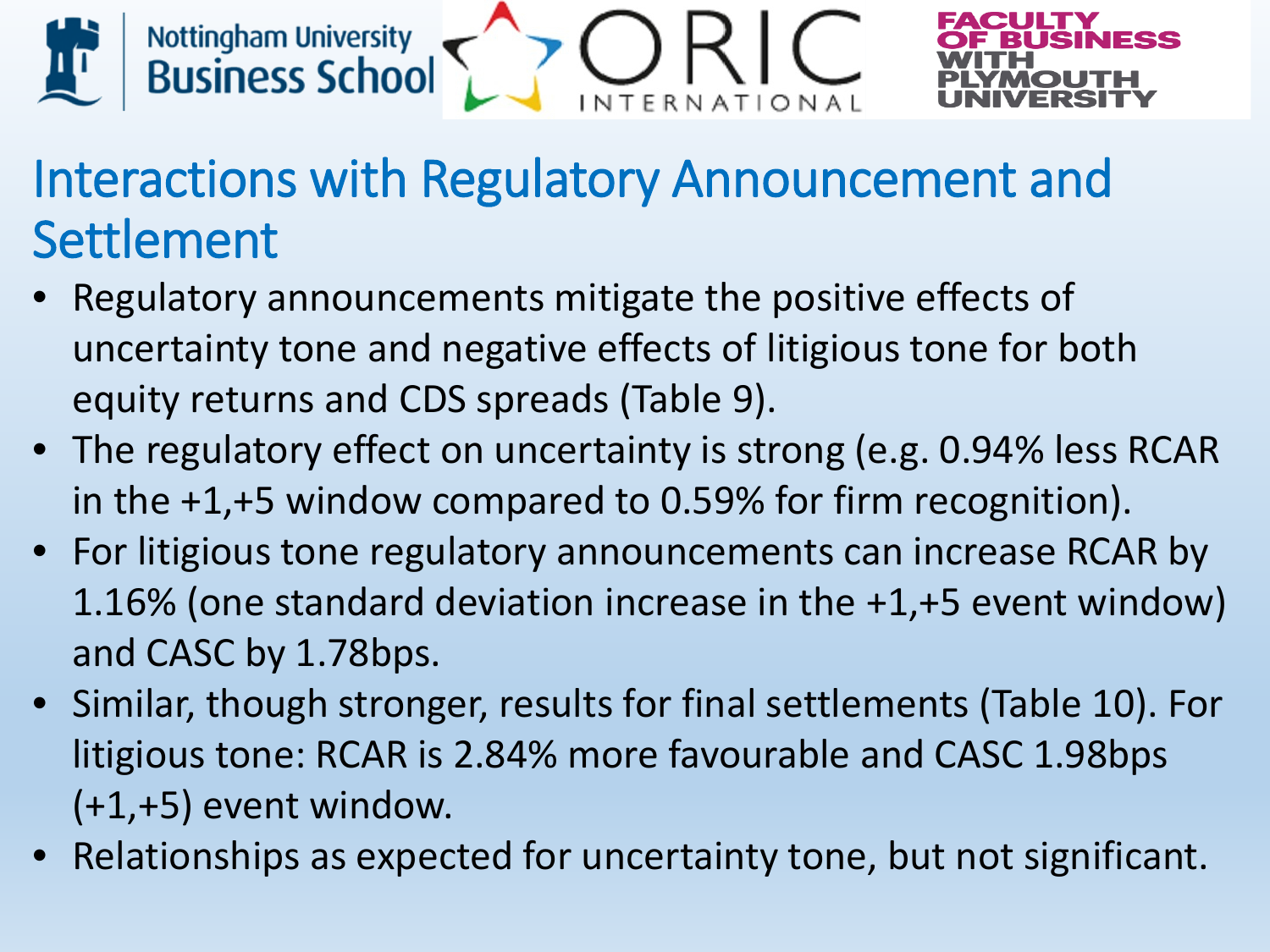



### Cultural and economic differences

- To take account of the cultural effects of language differences we divided our sample into Anglo-Saxon (233 events) and non-Anglo-Saxon (72 events).
- Our results are much stronger in the Anglo-Saxon sub-sample, by between 3.5 and 6 times (Table 11).
- The interaction variable results are similar, except that net negative tone is significantly mitigated by both firm recognition and loss amount disclosure in the Anglo-Saxon sub-sample, this applies to the equity and debt regressions.
- The results are also stronger in market-based economies like the UK and USA (Table 12). This is probably because market based economies have more efficient capital markets that are more responsive to information and sentiment.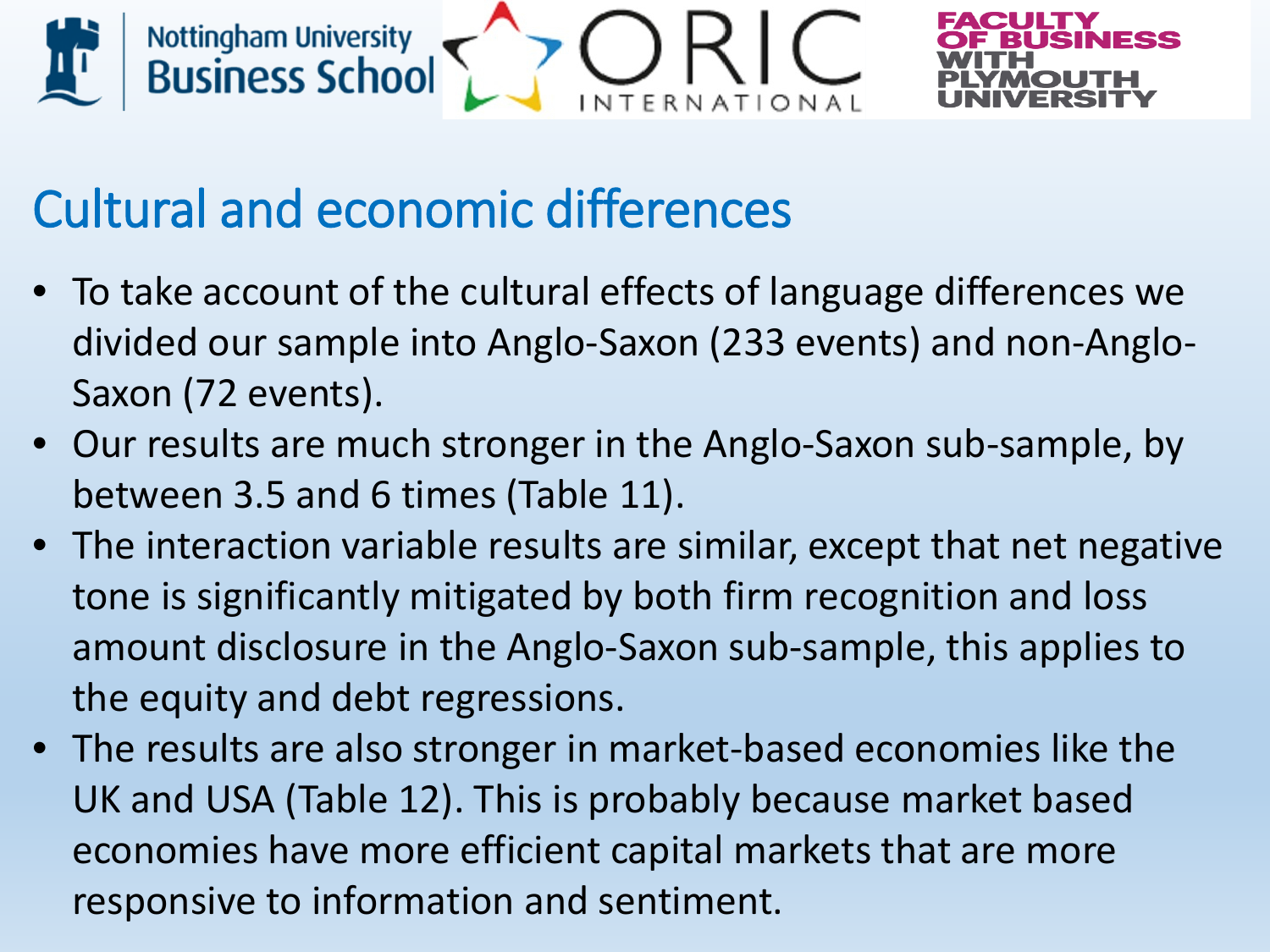



#### Final thoughts and recommendations

- 1) Textual tone matters, especially in market based, Anglo-Saxon economies like the UK and USA.
- 2) On-line media tone may be less predictable and more far reaching than established multinational news media like the FT and WSJ, this could further increase reputation effects.
- 3) But it is possible to mitigate the effects of the media providing that this is done promptly.
- 4) Firms should confess and provide objective information on the likely loss amount to help mitigate the effects of media tone. This means monitoring media coverage and taking immediate action to mitigate negative or litigious tone.
- 5) Regulators have a key role to play as a credible source of information, but they must also act promptly.